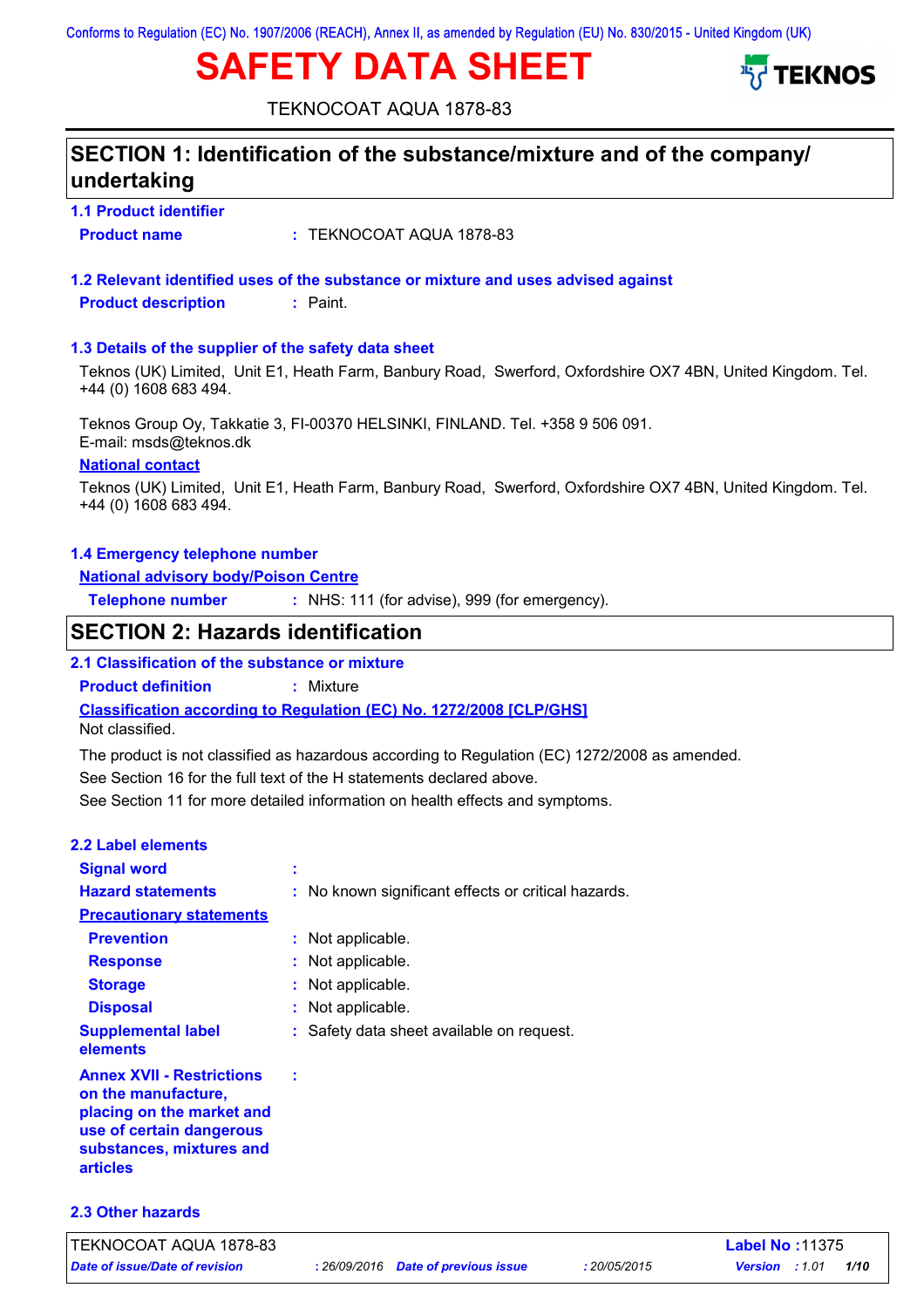# **SECTION 2: Hazards identification**

**Other hazards which do : not result in classification** : None known.

# **SECTION 3: Composition/information on ingredients**

| <b>3.2 Mixtures</b>            | Mixture                                                                            |                   |                                                                                                             |             |  |
|--------------------------------|------------------------------------------------------------------------------------|-------------------|-------------------------------------------------------------------------------------------------------------|-------------|--|
| <b>Product/ingredient name</b> | <b>Identifiers</b>                                                                 | $\frac{9}{6}$     | <b>Classification</b><br><b>Regulation (EC) No.</b><br>1272/2008 [CLP]                                      | <b>Type</b> |  |
| 2-Butoxyethanol                | REACH #: 01-2119475108-36<br>EC: 203-905-0<br>CAS: 111-76-2<br>Index: 603-014-00-0 | $\geq 1 - \leq 3$ | Acute Tox. 4, H302<br>Acute Tox. 4, H312<br>Acute Tox. 4, H332<br>Skin Irrit. 2, H315<br>Eye Irrit. 2, H319 | [1] [2]     |  |
|                                |                                                                                    |                   | See Section 16 for the<br><b>full text of the H</b><br>statements declared<br>above.                        |             |  |
|                                |                                                                                    |                   |                                                                                                             |             |  |

There are no additional ingredients present which, within the current knowledge of the supplier and in the concentrations applicable, are classified as hazardous to health or the environment, are PBTs, vPvBs or Substances of equivalent concern, or have been assigned a workplace exposure limit and hence require reporting in this section.

#### **Type**

[1] Substance classified with a health or environmental hazard

[2] Substance with a workplace exposure limit

[3] Substance meets the criteria for PBT according to Regulation (EC) No. 1907/2006, Annex XIII

- [4] Substance meets the criteria for vPvB according to Regulation (EC) No. 1907/2006, Annex XIII
- [5] Substance of equivalent concern

Occupational exposure limits, if available, are listed in Section 8.

## **SECTION 4: First aid measures**

## **4.1 Description of first aid measures**

| <b>Eye contact</b>                | : Immediately flush eyes with plenty of water, occasionally lifting the upper and lower<br>eyelids. Check for and remove any contact lenses. Get medical attention if irritation<br>occurs.                                                                                                                                                               |
|-----------------------------------|-----------------------------------------------------------------------------------------------------------------------------------------------------------------------------------------------------------------------------------------------------------------------------------------------------------------------------------------------------------|
| <b>Inhalation</b>                 | : Remove victim to fresh air and keep at rest in a position comfortable for breathing.<br>Get medical attention if symptoms occur.                                                                                                                                                                                                                        |
| <b>Skin contact</b>               | : Flush contaminated skin with plenty of water. Remove contaminated clothing and<br>shoes. Get medical attention if symptoms occur.                                                                                                                                                                                                                       |
| <b>Ingestion</b>                  | : Wash out mouth with water. Remove victim to fresh air and keep at rest in a<br>position comfortable for breathing. If material has been swallowed and the exposed<br>person is conscious, give small quantities of water to drink. Do not induce vomiting<br>unless directed to do so by medical personnel. Get medical attention if symptoms<br>occur. |
| <b>Protection of first-aiders</b> | : No action shall be taken involving any personal risk or without suitable training.                                                                                                                                                                                                                                                                      |

## **4.2 Most important symptoms and effects, both acute and delayed Potential acute health effects**

| <b>Eye contact</b>                  | : No known significant effects or critical hazards. |  |
|-------------------------------------|-----------------------------------------------------|--|
| <b>Inhalation</b>                   | : No known significant effects or critical hazards. |  |
| <b>Skin contact</b>                 | : No known significant effects or critical hazards. |  |
| <b>Ingestion</b>                    | : No known significant effects or critical hazards. |  |
| <b>Over-exposure signs/symptoms</b> |                                                     |  |
| <b>Eye contact</b>                  | : No specific data.                                 |  |
| <b>Inhalation</b>                   | : No specific data.                                 |  |
| <b>Skin contact</b>                 | : No specific data.                                 |  |
| <b>Ingestion</b>                    | : No specific data.                                 |  |
|                                     |                                                     |  |

## TEKNOCOAT AQUA 1878-83 **Label No :**11375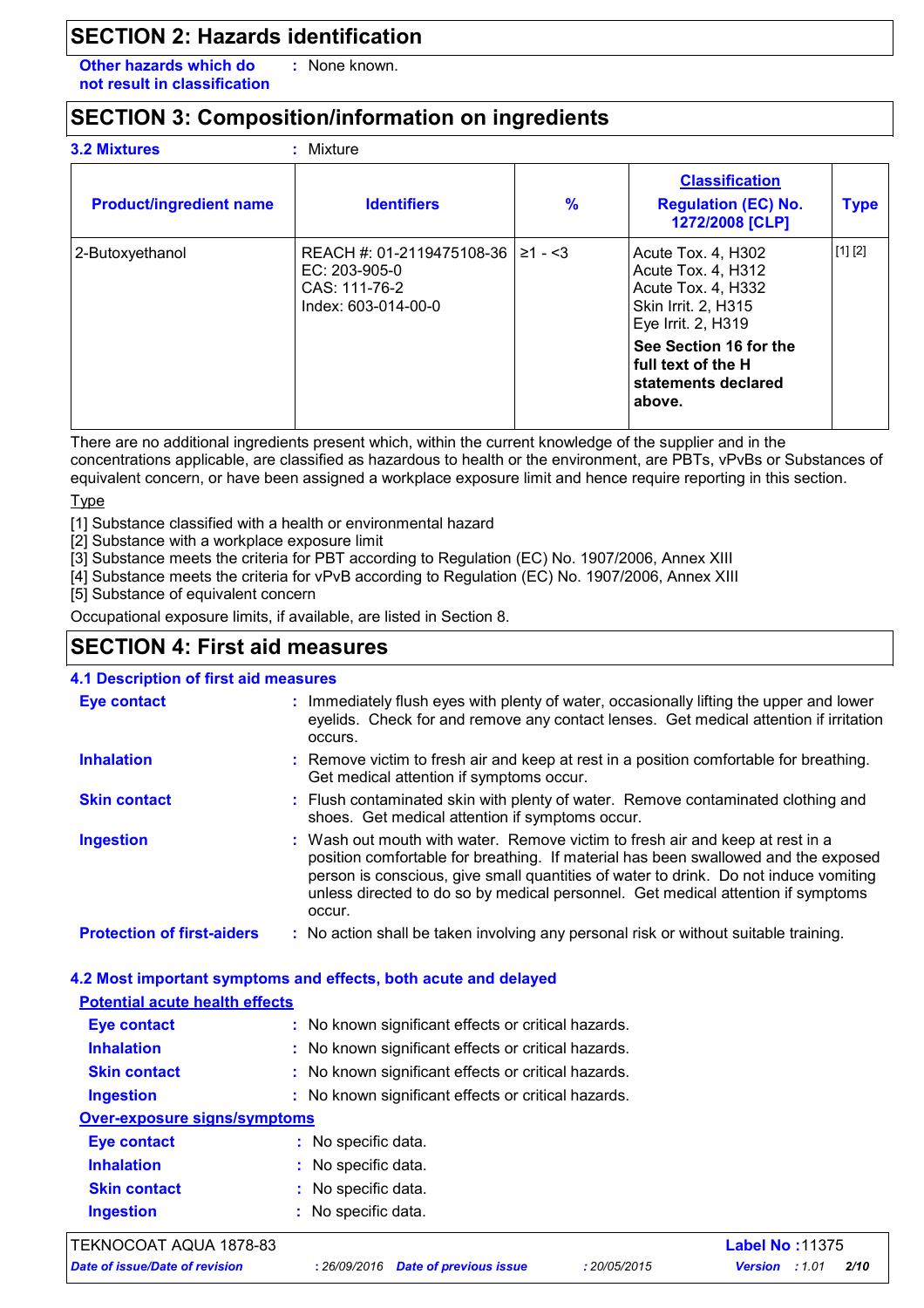# **SECTION 4: First aid measures**

| <b>Notes to physician</b>                                | : Treat symptomatically. Contact poison treatment specialist immediately if large<br>quantities have been ingested or inhaled.                                                                                                                                                                                                                                        |  |
|----------------------------------------------------------|-----------------------------------------------------------------------------------------------------------------------------------------------------------------------------------------------------------------------------------------------------------------------------------------------------------------------------------------------------------------------|--|
| <b>Specific treatments</b>                               | : No specific treatment.                                                                                                                                                                                                                                                                                                                                              |  |
| <b>SECTION 5: Firefighting measures</b>                  |                                                                                                                                                                                                                                                                                                                                                                       |  |
| <b>5.1 Extinguishing media</b>                           |                                                                                                                                                                                                                                                                                                                                                                       |  |
| <b>Suitable extinguishing</b><br>media                   | : Use an extinguishing agent suitable for the surrounding fire.                                                                                                                                                                                                                                                                                                       |  |
| <b>Unsuitable extinguishing</b><br>media                 | : None known.                                                                                                                                                                                                                                                                                                                                                         |  |
|                                                          | 5.2 Special hazards arising from the substance or mixture                                                                                                                                                                                                                                                                                                             |  |
| <b>Hazards from the</b><br>substance or mixture          | : In a fire or if heated, a pressure increase will occur and the container may burst.                                                                                                                                                                                                                                                                                 |  |
| <b>Hazardous combustion</b><br>products                  | : In a fire, decomposition may produce toxic gases/fumes.                                                                                                                                                                                                                                                                                                             |  |
| <b>5.3 Advice for firefighters</b>                       |                                                                                                                                                                                                                                                                                                                                                                       |  |
| <b>Special protective actions</b><br>for fire-fighters   | : Promptly isolate the scene by removing all persons from the vicinity of the incident if<br>there is a fire. No action shall be taken involving any personal risk or without<br>suitable training.                                                                                                                                                                   |  |
| <b>Special protective</b><br>equipment for fire-fighters | : Fire-fighters should wear appropriate protective equipment and self-contained<br>breathing apparatus (SCBA) with a full face-piece operated in positive pressure<br>mode. Clothing for fire-fighters (including helmets, protective boots and gloves)<br>conforming to European standard EN 469 will provide a basic level of protection for<br>chemical incidents. |  |

# **SECTION 6: Accidental release measures**

|                                                          | 6.1 Personal precautions, protective equipment and emergency procedures                                                                                                                                                                                                                                                                                                                                                                                                        |
|----------------------------------------------------------|--------------------------------------------------------------------------------------------------------------------------------------------------------------------------------------------------------------------------------------------------------------------------------------------------------------------------------------------------------------------------------------------------------------------------------------------------------------------------------|
| For non-emergency<br>personnel                           | : No action shall be taken involving any personal risk or without suitable training.<br>Evacuate surrounding areas. Keep unnecessary and unprotected personnel from<br>entering. Do not touch or walk through spilt material. Put on appropriate personal<br>protective equipment.                                                                                                                                                                                             |
|                                                          | For emergency responders : If specialised clothing is required to deal with the spillage, take note of any<br>information in Section 8 on suitable and unsuitable materials. See also the<br>information in "For non-emergency personnel".                                                                                                                                                                                                                                     |
| <b>6.2 Environmental</b><br>precautions                  | : Avoid dispersal of spilt material and runoff and contact with soil, waterways, drains<br>and sewers. Inform the relevant authorities if the product has caused environmental<br>pollution (sewers, waterways, soil or air).                                                                                                                                                                                                                                                  |
| 6.3 Methods and material for containment and cleaning up |                                                                                                                                                                                                                                                                                                                                                                                                                                                                                |
| <b>Small spill</b>                                       | : Stop leak if without risk. Move containers from spill area. Dilute with water and mop<br>up if water-soluble. Alternatively, or if water-insoluble, absorb with an inert dry<br>material and place in an appropriate waste disposal container. Dispose of via a<br>licensed waste disposal contractor.                                                                                                                                                                       |
| <b>Large spill</b>                                       | : Stop leak if without risk. Move containers from spill area. Prevent entry into sewers,<br>water courses, basements or confined areas. Wash spillages into an effluent<br>treatment plant or proceed as follows. Contain and collect spillage with non-<br>combustible, absorbent material e.g. sand, earth, vermiculite or diatomaceous earth<br>and place in container for disposal according to local regulations. Dispose of via a<br>licensed waste disposal contractor. |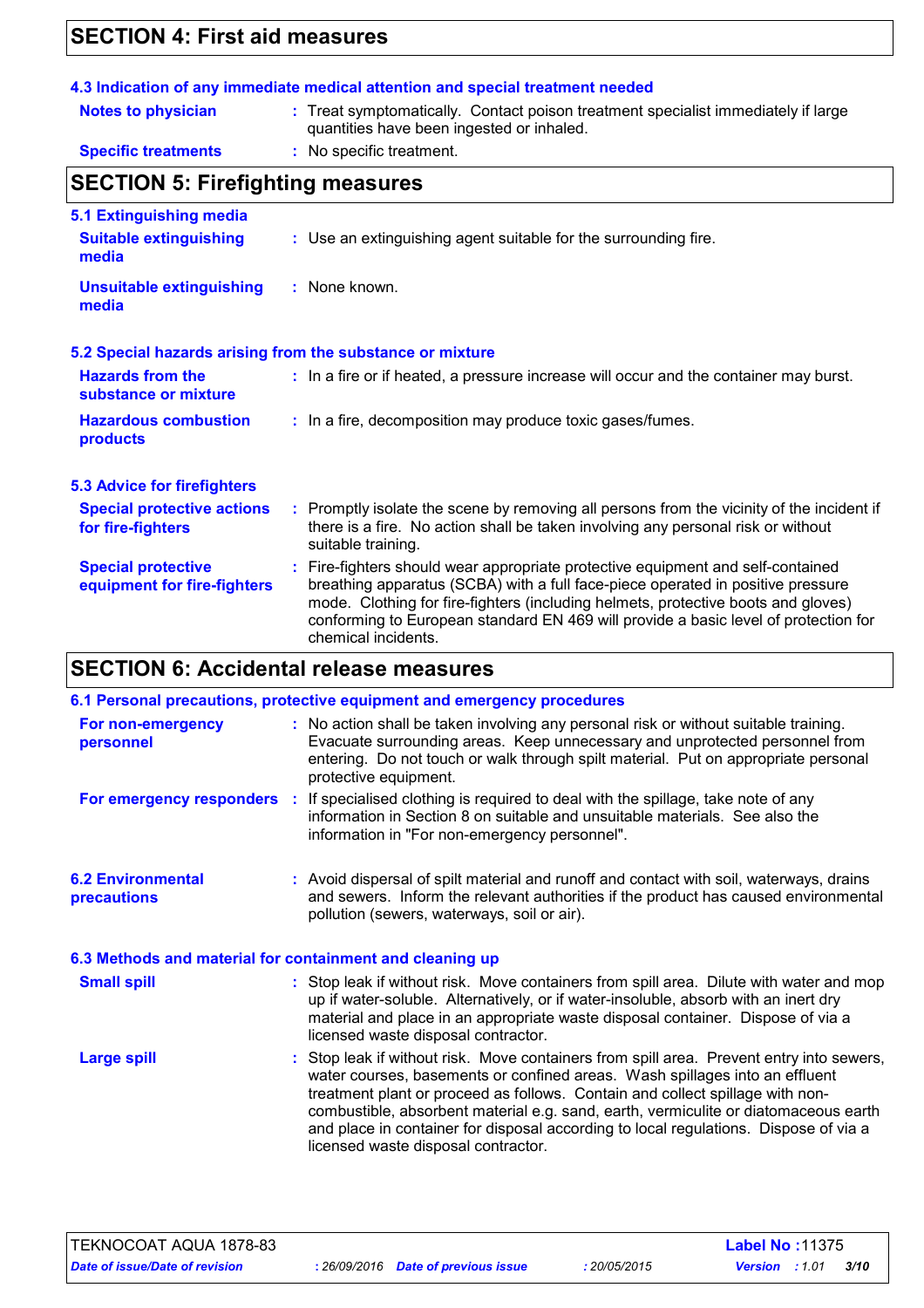## **SECTION 6: Accidental release measures**

| 6.4 Reference to other |  |
|------------------------|--|
| <b>sections</b>        |  |

See Section 1 for emergency contact information. **:** See Section 8 for information on appropriate personal protective equipment. See Section 13 for additional waste treatment information.

# **SECTION 7: Handling and storage**

The information in this section contains generic advice and guidance. The list of Identified Uses in Section 1 should be consulted for any available use-specific information provided in the Exposure Scenario(s).

| 7.1 Precautions for safe handling                |                                                                                                                                                                                                                                                                                                                                                               |
|--------------------------------------------------|---------------------------------------------------------------------------------------------------------------------------------------------------------------------------------------------------------------------------------------------------------------------------------------------------------------------------------------------------------------|
| <b>Protective measures</b>                       | : Put on appropriate personal protective equipment (see Section 8).                                                                                                                                                                                                                                                                                           |
| <b>Advice on general</b><br>occupational hygiene | : Eating, drinking and smoking should be prohibited in areas where this material is<br>handled, stored and processed. Workers should wash hands and face before<br>eating, drinking and smoking. Remove contaminated clothing and protective<br>equipment before entering eating areas. See also Section 8 for additional<br>information on hygiene measures. |

#### **7.2 Conditions for safe storage, including any incompatibilities**

Store in accordance with local regulations. Store in original container protected from direct sunlight in a dry, cool and well-ventilated area, away from incompatible materials (see Section 10) and food and drink. Keep container tightly closed and sealed until ready for use. Containers that have been opened must be carefully resealed and kept upright to prevent leakage. Do not store in unlabelled containers. Use appropriate containment to avoid environmental contamination.

#### **7.3 Specific end use(s)**

**Recommendations : Industrial sector specific :** : Not available.

: Not available.

**solutions**

## **SECTION 8: Exposure controls/personal protection**

The information in this section contains generic advice and guidance. Information is provided based on typical anticipated uses of the product. Additional measures might be required for bulk handling or other uses that could significantly increase worker exposure or environmental releases.

#### **8.1 Control parameters**

**Occupational exposure limits**

| <b>Occupational exposure illillis</b>       |                                                                                                                                                                                                                                                                                                                                                        |  |  |
|---------------------------------------------|--------------------------------------------------------------------------------------------------------------------------------------------------------------------------------------------------------------------------------------------------------------------------------------------------------------------------------------------------------|--|--|
| 2-Butoxyethanol                             | EH40/2005 WELs (United Kingdom (UK), 12/2011). Absorbed<br>through skin.                                                                                                                                                                                                                                                                               |  |  |
|                                             | STEL: 50 ppm 15 minutes.                                                                                                                                                                                                                                                                                                                               |  |  |
|                                             | TWA: 25 ppm 8 hours.                                                                                                                                                                                                                                                                                                                                   |  |  |
| <b>Recommended monitoring</b><br>procedures | If this product contains ingredients with exposure limits, personal, workplace<br>-11<br>atmosphere or biological monitoring may be required to determine the effectiveness<br>of the ventilation or other control measures and/or the necessity to use respiratory<br>protogrive caujoment. Deference abould be made to menitoring etendarde, quab as |  |  |

of the ventilation or other control measures and/or the necessity to use respiratory protective equipment. Reference should be made to monitoring standards, such as the following: European Standard EN 689 (Workplace atmospheres - Guidance for the assessment of exposure by inhalation to chemical agents for comparison with limit values and measurement strategy) European Standard EN 14042 (Workplace atmospheres - Guide for the application and use of procedures for the assessment of exposure to chemical and biological agents) European Standard EN 482 (Workplace atmospheres - General requirements for the performance of procedures for the measurement of chemical agents) Reference to national guidance documents for methods for the determination of hazardous substances will also be required.

#### **DNELs/DMELs**

No DNELs/DMELs available.

## **PNECs**

No PNECs available

## **8.2 Exposure controls**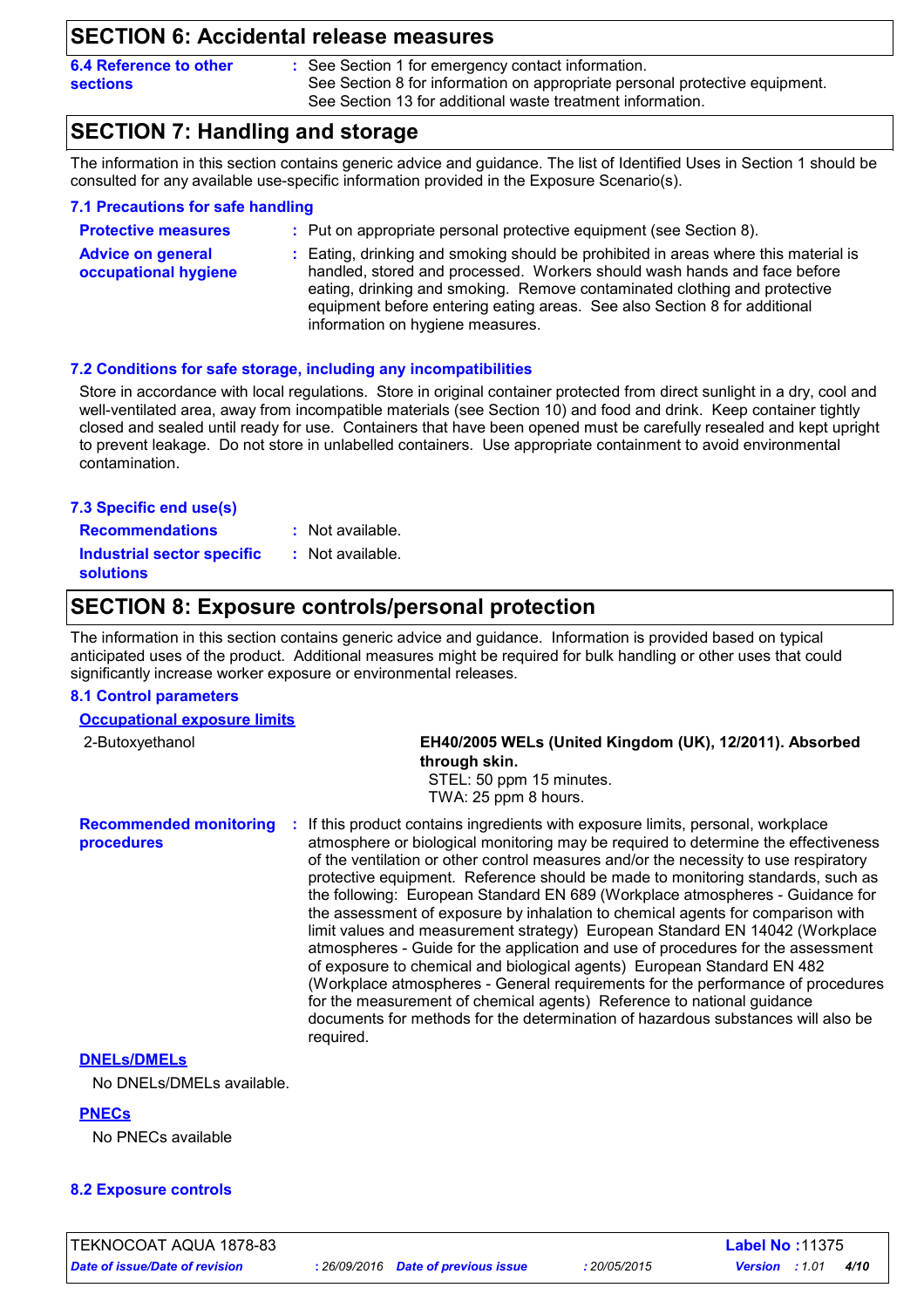# **SECTION 8: Exposure controls/personal protection**

| <b>Appropriate engineering</b><br>controls | : Good general ventilation should be sufficient to control worker exposure to airborne<br>contaminants.                                                                                                                                                                                                                                                                                           |
|--------------------------------------------|---------------------------------------------------------------------------------------------------------------------------------------------------------------------------------------------------------------------------------------------------------------------------------------------------------------------------------------------------------------------------------------------------|
| <b>Individual protection measures</b>      |                                                                                                                                                                                                                                                                                                                                                                                                   |
| <b>Hygiene measures</b>                    | : Wash hands, forearms and face thoroughly after handling chemical products,<br>before eating, smoking and using the lavatory and at the end of the working period.<br>Appropriate techniques should be used to remove potentially contaminated clothing.<br>Wash contaminated clothing before reusing. Ensure that eyewash stations and<br>safety showers are close to the workstation location. |
| <b>Eye/face protection</b>                 | Safety eyewear complying with an approved standard should be used when a risk<br>assessment indicates this is necessary to avoid exposure to liquid splashes, mists,<br>gases or dusts. If contact is possible, the following protection should be worn,<br>unless the assessment indicates a higher degree of protection: safety glasses with<br>side-shields.                                   |
| <b>Skin protection</b>                     |                                                                                                                                                                                                                                                                                                                                                                                                   |
| <b>Hand protection</b>                     | : Chemical-resistant, impervious gloves complying with an approved standard should<br>be worn at all times when handling chemical products if a risk assessment indicates<br>this is necessary.                                                                                                                                                                                                   |
|                                            | Recommendations : Wear suitable gloves tested to EN374.<br>> 8 hours (breakthrough time): Nitrile gloves. thickness > 0.3 mm<br>Not recommended<br>polyvinyl alcohol (PVA) gloves                                                                                                                                                                                                                 |
| <b>Body protection</b>                     | Personal protective equipment for the body should be selected based on the task<br>being performed and the risks involved and should be approved by a specialist<br>before handling this product.                                                                                                                                                                                                 |
| <b>Other skin protection</b>               | : Appropriate footwear and any additional skin protection measures should be<br>selected based on the task being performed and the risks involved and should be<br>approved by a specialist before handling this product.                                                                                                                                                                         |
| <b>Respiratory protection</b>              | : Use a properly fitted, air-purifying or air-fed respirator complying with an approved<br>standard if a risk assessment indicates this is necessary. Respirator selection<br>must be based on known or anticipated exposure levels, the hazards of the product<br>and the safe working limits of the selected respirator.                                                                        |
|                                            | A P<br>spray application Filter type:                                                                                                                                                                                                                                                                                                                                                             |
| <b>Environmental exposure</b><br>controls  | : Emissions from ventilation or work process equipment should be checked to<br>ensure they comply with the requirements of environmental protection legislation.<br>In some cases, fume scrubbers, filters or engineering modifications to the process<br>equipment will be necessary to reduce emissions to acceptable levels.                                                                   |

# **SECTION 9: Physical and chemical properties**

| 9.1 Information on basic physical and chemical properties |                                                    |
|-----------------------------------------------------------|----------------------------------------------------|
| <b>Appearance</b>                                         |                                                    |
| <b>Physical state</b>                                     | : Liquid.                                          |
| <b>Colour</b>                                             | : Various                                          |
| <b>Odour</b>                                              | : Slight                                           |
| <b>Odour threshold</b>                                    | : Not available.                                   |
| pH                                                        | $: 8 - 8.8$                                        |
| <b>Melting point/freezing point</b>                       | $:$ Not available.                                 |
| Initial boiling point and<br>boiling range                | $:$ Not available.                                 |
| <b>Flash point</b>                                        | : Closed cup: $>100^{\circ}$ C                     |
| <b>Evaporation rate</b>                                   | $:$ Not available.                                 |
| <b>Flammability (solid, gas)</b>                          | : Not available.                                   |
| <b>Upper/lower flammability or</b><br>explosive limits    | : Lower: Not applicable.<br>Upper: Not applicable. |
| <b>Vapour pressure</b>                                    | : Not available.                                   |
| <b>Vapour density</b>                                     | : Not available.                                   |
| <b>Density</b>                                            | : $1.2$ kg/l                                       |
| <b>Solubility(ies)</b>                                    | $:$ Not available.                                 |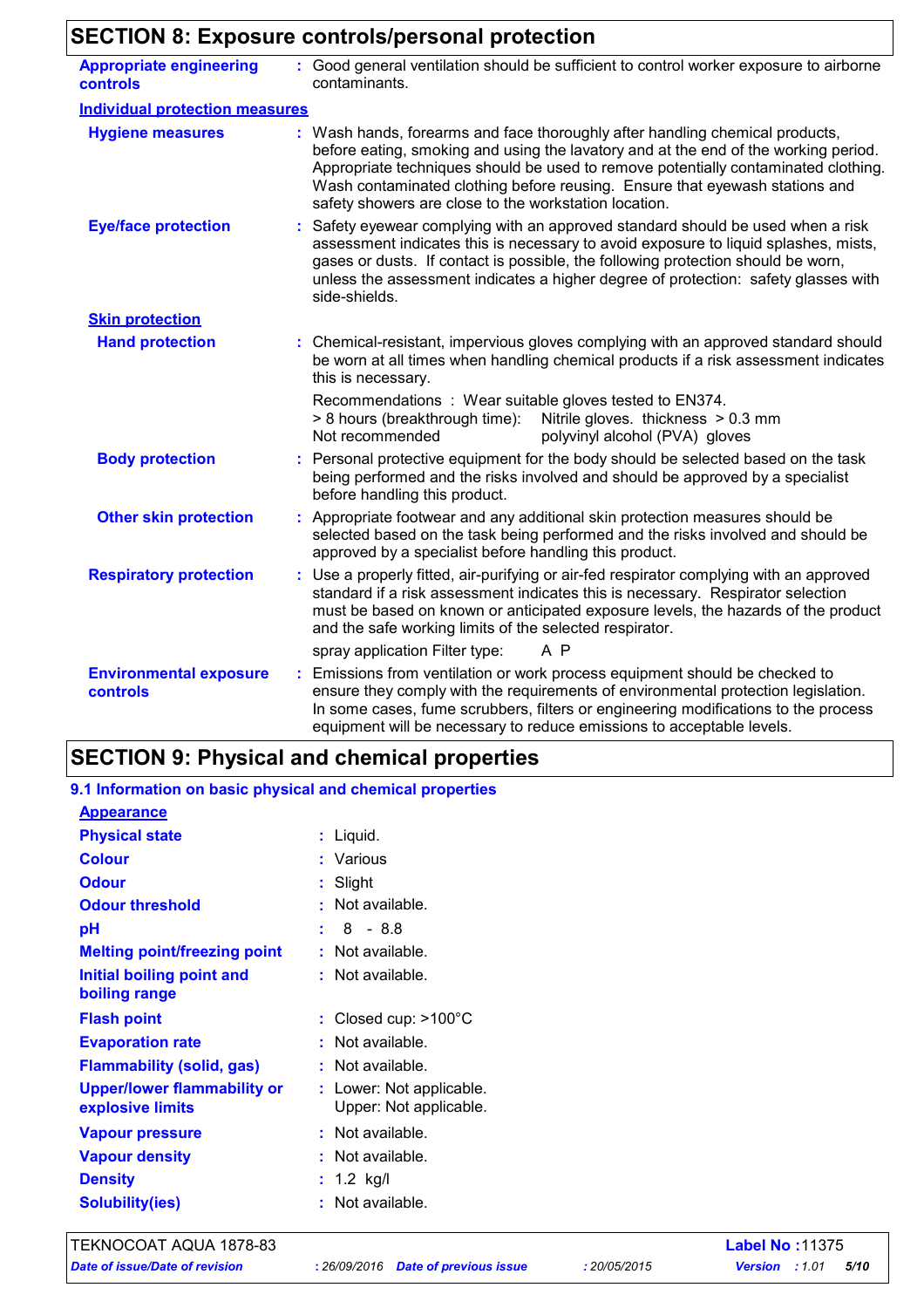# **SECTION 9: Physical and chemical properties**

| <b>Partition coefficient: n-octanol/: Not available.</b><br>water |                |
|-------------------------------------------------------------------|----------------|
| <b>Auto-ignition temperature</b>                                  | Not available. |
| <b>Decomposition temperature</b>                                  | Not available. |
| <b>Viscosity</b>                                                  | Not available. |
| <b>Explosive properties</b>                                       | Not available. |
| <b>Oxidising properties</b>                                       | Not available. |
|                                                                   |                |

## **9.2 Other information**

**VOC :** 41 g/l

No additional information.

# **SECTION 10: Stability and reactivity**

| <b>10.6 Hazardous</b><br>decomposition products   | : Under normal conditions of storage and use, hazardous decomposition products<br>should not be produced. |
|---------------------------------------------------|-----------------------------------------------------------------------------------------------------------|
| <b>10.5 Incompatible materials</b>                | : No specific data.                                                                                       |
| <b>10.4 Conditions to avoid</b>                   | $:$ No specific data.                                                                                     |
| <b>10.3 Possibility of</b><br>hazardous reactions | : Under normal conditions of storage and use, hazardous reactions will not occur.                         |
| <b>10.2 Chemical stability</b>                    | : The product is stable.                                                                                  |
| <b>10.1 Reactivity</b>                            | : No specific test data related to reactivity available for this product or its ingredients.              |

# **SECTION 11: Toxicological information**

## **11.1 Information on toxicological effects**

| <b>Acute toxicity</b>           |                  |
|---------------------------------|------------------|
| <b>Conclusion/Summary</b>       | : Not available. |
| <b>Acute toxicity estimates</b> |                  |
|                                 |                  |

| <b>Route</b>         | <b>ATE value</b>      |
|----------------------|-----------------------|
| Oral                 | 24768.5 mg/kg         |
| Dermal               | 54490.8 mg/kg         |
| Inhalation (vapours) | $ 544.9 \text{ mg}/I$ |

**Irritation/Corrosion**

| <b>Observation</b> |
|--------------------|
|                    |
|                    |
|                    |
|                    |
|                    |
|                    |
|                    |
|                    |
|                    |
|                    |
|                    |
|                    |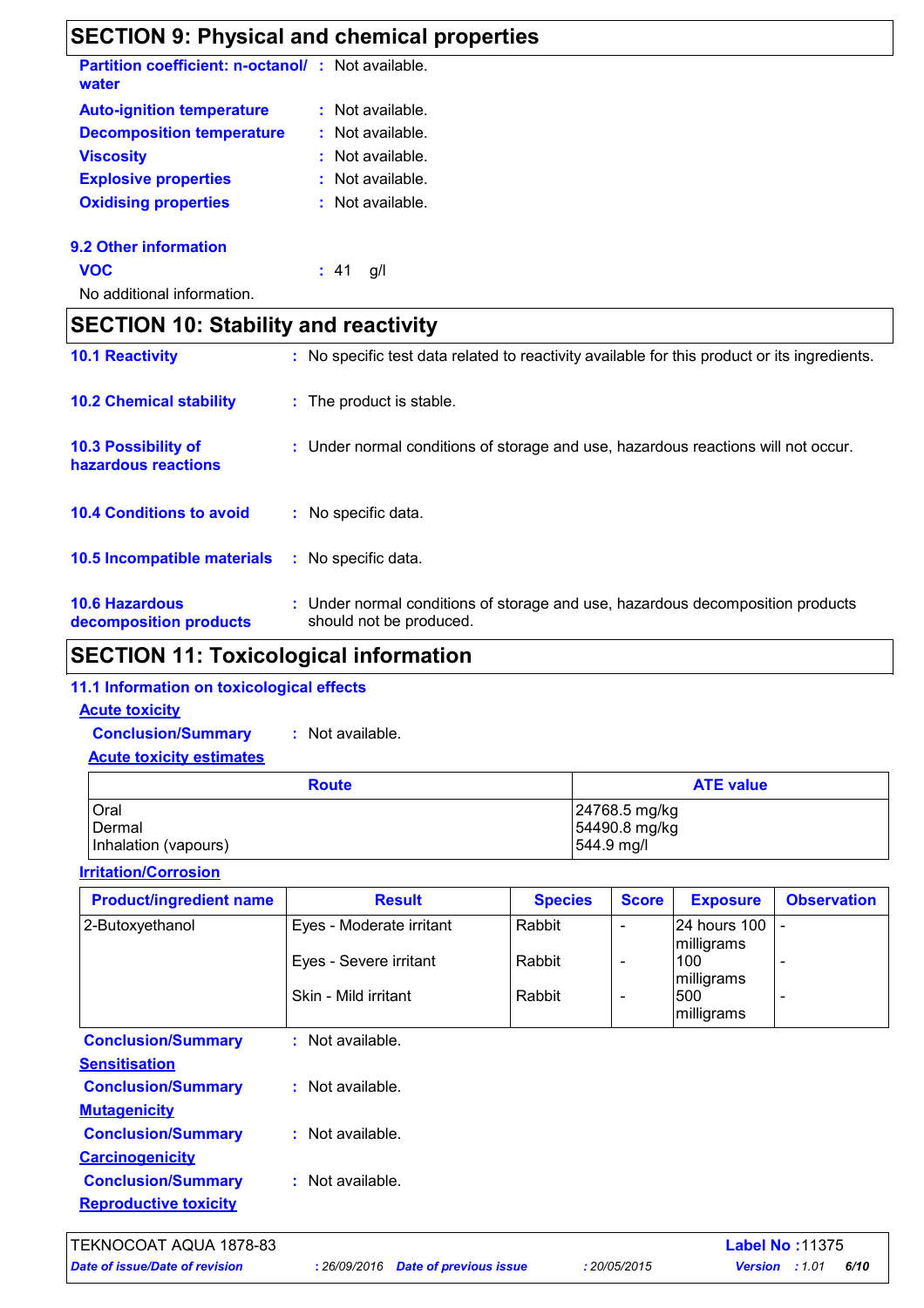| <b>SECTION 11: Toxicological information</b>                                                                                                                 |                                                                                          |
|--------------------------------------------------------------------------------------------------------------------------------------------------------------|------------------------------------------------------------------------------------------|
| <b>Conclusion/Summary</b><br><b>Teratogenicity</b><br><b>Conclusion/Summary</b><br><b>Specific target organ toxicity (single exposure)</b><br>Not available. | : Not available.<br>: Not available.                                                     |
| <b>Specific target organ toxicity (repeated exposure)</b><br>Not available.                                                                                  |                                                                                          |
| <b>Aspiration hazard</b><br>Not available.                                                                                                                   |                                                                                          |
| <b>Information on the likely</b><br>routes of exposure                                                                                                       | : Not available.                                                                         |
| <b>Potential acute health effects</b>                                                                                                                        |                                                                                          |
| <b>Eye contact</b>                                                                                                                                           | No known significant effects or critical hazards.                                        |
| <b>Inhalation</b>                                                                                                                                            | No known significant effects or critical hazards.                                        |
| <b>Skin contact</b>                                                                                                                                          | No known significant effects or critical hazards.                                        |
| <b>Ingestion</b>                                                                                                                                             | : No known significant effects or critical hazards.                                      |
|                                                                                                                                                              | <b>Symptoms related to the physical, chemical and toxicological characteristics</b>      |
| <b>Eye contact</b>                                                                                                                                           | No specific data.                                                                        |
| <b>Inhalation</b>                                                                                                                                            | No specific data.                                                                        |
| <b>Skin contact</b>                                                                                                                                          | No specific data.                                                                        |
| <b>Ingestion</b>                                                                                                                                             | No specific data.                                                                        |
|                                                                                                                                                              | Delayed and immediate effects and also chronic effects from short and long term exposure |
| <b>Short term exposure</b>                                                                                                                                   |                                                                                          |
| <b>Potential immediate</b><br>effects                                                                                                                        | Not available.                                                                           |
| <b>Potential delayed effects</b>                                                                                                                             | : Not available.                                                                         |
| <b>Long term exposure</b>                                                                                                                                    |                                                                                          |
| <b>Potential immediate</b><br>effects                                                                                                                        | Not available.<br>ŧ.                                                                     |
| <b>Potential delayed effects</b>                                                                                                                             | : Not available.                                                                         |
| <b>Potential chronic health effects</b>                                                                                                                      |                                                                                          |
| Not available.                                                                                                                                               |                                                                                          |
| <b>Conclusion/Summary</b>                                                                                                                                    | Not available.<br>÷.                                                                     |
| <b>General</b>                                                                                                                                               | No known significant effects or critical hazards.                                        |
| <b>Carcinogenicity</b>                                                                                                                                       | No known significant effects or critical hazards.                                        |
| <b>Mutagenicity</b>                                                                                                                                          | No known significant effects or critical hazards.                                        |
| <b>Teratogenicity</b>                                                                                                                                        | No known significant effects or critical hazards.                                        |
| <b>Developmental effects</b>                                                                                                                                 | No known significant effects or critical hazards.                                        |
| <b>Fertility effects</b>                                                                                                                                     | No known significant effects or critical hazards.                                        |
| <b>Other information</b>                                                                                                                                     | Not available.                                                                           |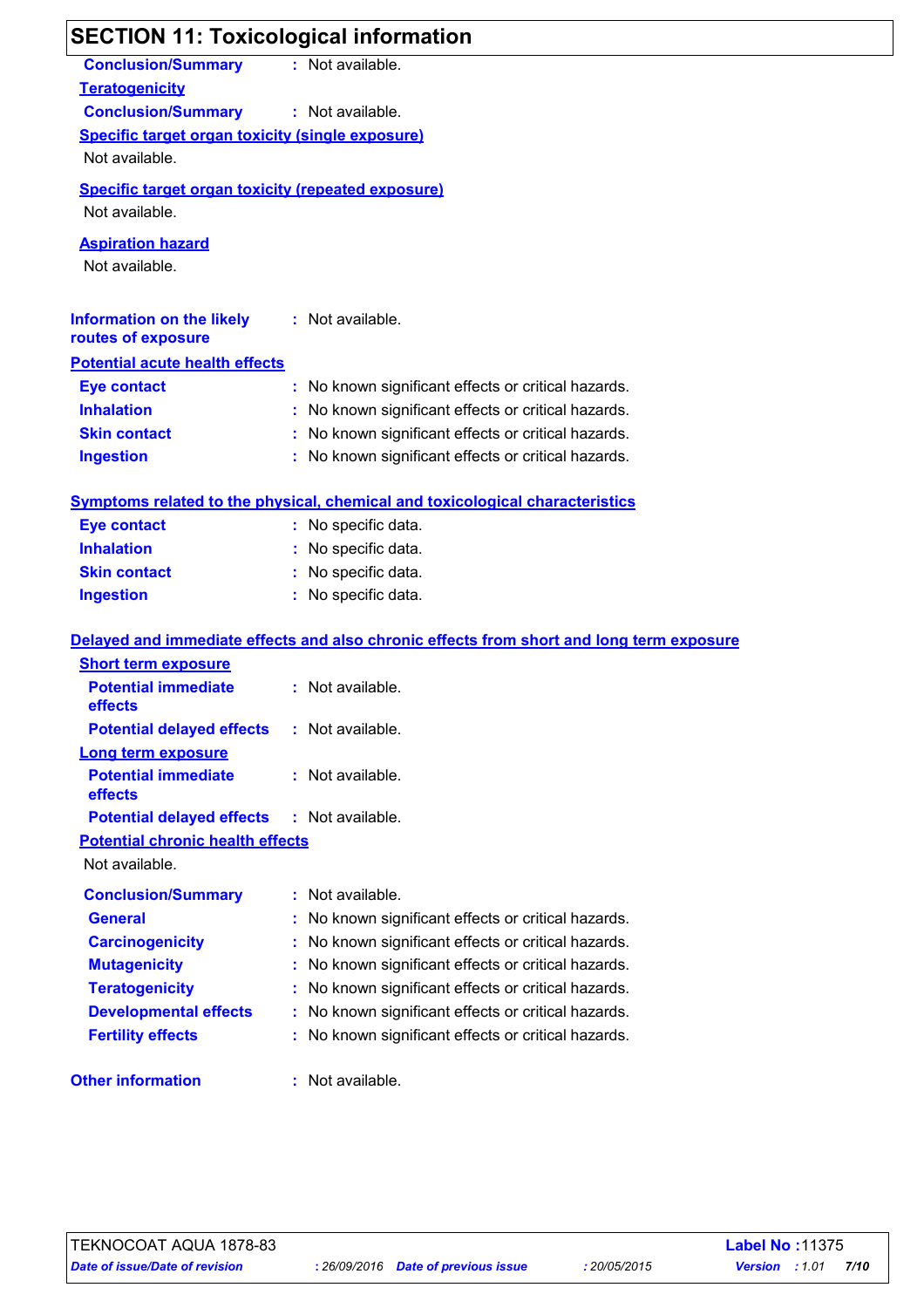# **SECTION 12: Ecological information**

#### **12.1 Toxicity**

| 2-Butoxyethanol | Acute EC50 >1000 mg/l Fresh water<br>Acute LC50 800000 µg/l Marine water<br>Acute LC50 1250000 µg/l Marine water   Fish - Menidia beryllina | Daphnia - Daphnia magna<br>Crustaceans - Crangon crangon | 48 hours<br>48 hours<br>196 hours |
|-----------------|---------------------------------------------------------------------------------------------------------------------------------------------|----------------------------------------------------------|-----------------------------------|

**Conclusion/Summary :** Not available.

## **12.2 Persistence and degradability**

No known significant effects or critical hazards.

**Conclusion/Summary :** Not available.

## **12.3 Bioaccumulative potential**

| <b>Product/ingredient name LogP</b> <sub>ow</sub> |      | <b>BCF</b> | <b>Potential</b> |
|---------------------------------------------------|------|------------|------------------|
| 2-Butoxyethanol                                   | 0.81 |            | l low            |

| <b>12.4 Mobility in soil</b>                            |                  |
|---------------------------------------------------------|------------------|
| <b>Soil/water partition</b><br><b>coefficient (Koc)</b> | : Not available. |
| <b>Mobility</b>                                         | : Not available. |

| 12.5 Results of PBT and vPvB assessment |                   |
|-----------------------------------------|-------------------|
| <b>PBT</b>                              | : Not applicable. |
| <b>vPvB</b>                             | : Not applicable. |

**12.6 Other adverse effects** : No known significant effects or critical hazards.

## **SECTION 13: Disposal considerations**

| <b>13.1 Waste treatment methods</b>       |                                                                                                                                                                                                                                                                                                                                                                                                                                                                                                                                                      |
|-------------------------------------------|------------------------------------------------------------------------------------------------------------------------------------------------------------------------------------------------------------------------------------------------------------------------------------------------------------------------------------------------------------------------------------------------------------------------------------------------------------------------------------------------------------------------------------------------------|
| <b>Product</b>                            |                                                                                                                                                                                                                                                                                                                                                                                                                                                                                                                                                      |
| <b>Methods of disposal</b>                | : The generation of waste should be avoided or minimised wherever possible.<br>Disposal of this product, solutions and any by-products should at all times comply<br>with the requirements of environmental protection and waste disposal legislation<br>and any regional local authority requirements. Dispose of surplus and non-<br>recyclable products via a licensed waste disposal contractor. Waste should not be<br>disposed of untreated to the sewer unless fully compliant with the requirements of<br>all authorities with jurisdiction. |
| <b>Hazardous waste</b>                    | : Within the present knowledge of the supplier, this product is not regarded as<br>hazardous waste, as defined by EU Directive 91/689/EEC.                                                                                                                                                                                                                                                                                                                                                                                                           |
| European waste catalogue: 080112<br>(EWC) |                                                                                                                                                                                                                                                                                                                                                                                                                                                                                                                                                      |
| <b>Packaging</b>                          |                                                                                                                                                                                                                                                                                                                                                                                                                                                                                                                                                      |
| <b>Methods of disposal</b>                | : The generation of waste should be avoided or minimised wherever possible. Waste<br>packaging should be recycled. Incineration or landfill should only be considered<br>when recycling is not feasible.                                                                                                                                                                                                                                                                                                                                             |
| <b>Special precautions</b>                | : This material and its container must be disposed of in a safe way. Empty containers<br>or liners may retain some product residues. Avoid dispersal of spilt material and<br>runoff and contact with soil, waterways, drains and sewers.                                                                                                                                                                                                                                                                                                            |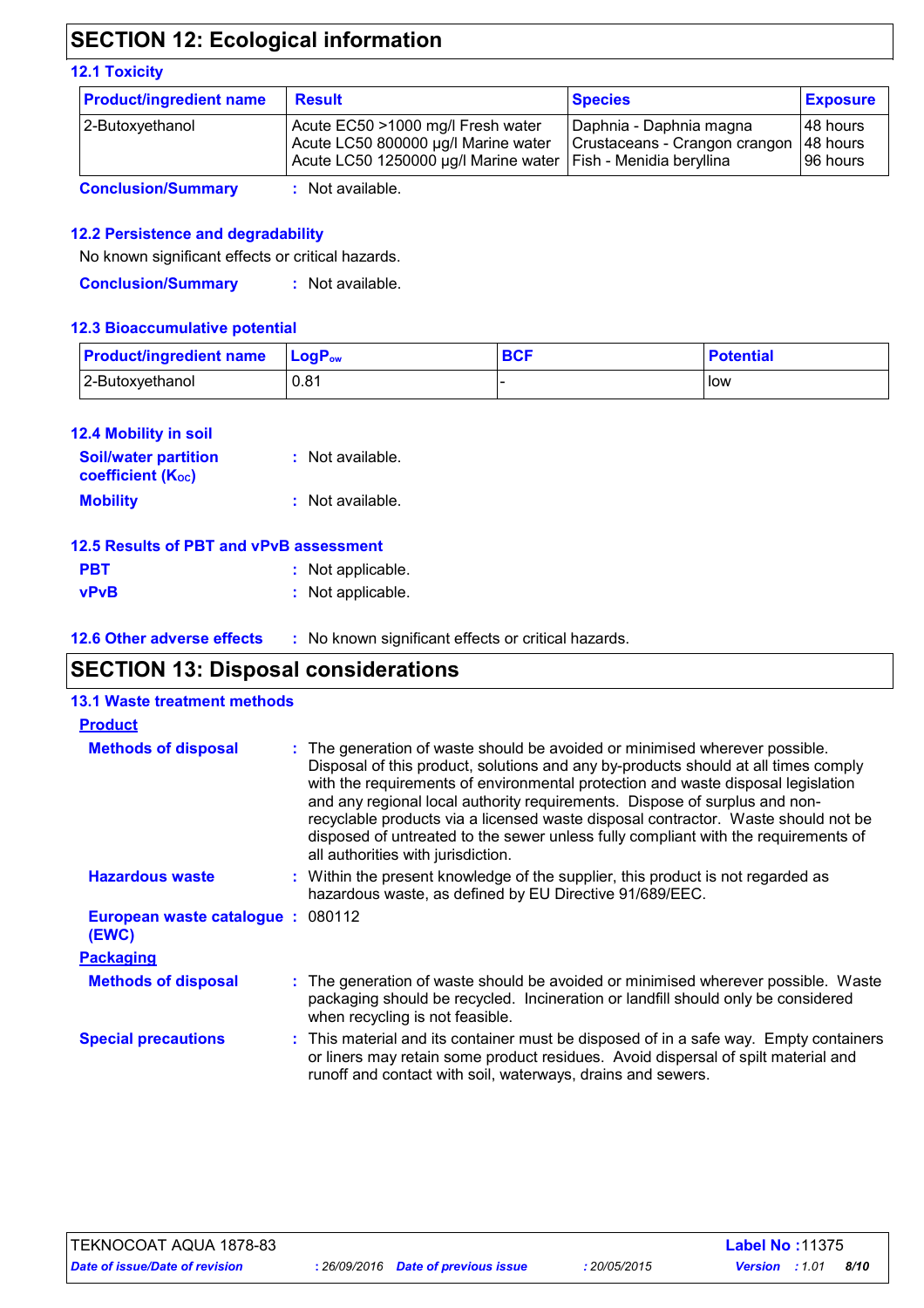# **SECTION 14: Transport information**

|                                           | <b>ADR/RID</b>           | <b>ADN</b>     | <b>IMDG</b>    | <b>IATA</b>    |
|-------------------------------------------|--------------------------|----------------|----------------|----------------|
| 14.1 UN number                            | Not regulated.           | Not regulated. | Not regulated. | Not regulated. |
| 14.2 UN proper<br>shipping name           | $\overline{\phantom{a}}$ |                |                |                |
| <b>14.3 Transport</b><br>hazard class(es) |                          |                |                |                |
| 14.4 Packing<br>group                     |                          |                |                |                |
| 14.5<br><b>Environmental</b><br>hazards   | No.                      | No.            | No.            | No.            |
| <b>Additional</b><br>information          |                          |                |                |                |

**user**

**14.6 Special precautions for : Transport within user's premises: always transport in closed containers that are** upright and secure. Ensure that persons transporting the product know what to do in the event of an accident or spillage.

**14.7 Transport in bulk according to Annex II of MARPOL 73/78 and the IBC Code**

## **SECTION 15: Regulatory information**

**15.1 Safety, health and environmental regulations/legislation specific for the substance or mixture EU Regulation (EC) No. 1907/2006 (REACH)**

**Annex XIV - List of substances subject to authorisation**

## **Annex XIV**

None of the components are listed.

**Substances of very high concern**

None of the components are listed.

**Annex XVII - Restrictions :**

**on the manufacture, placing on the market and use of certain dangerous substances, mixtures and articles**

## **Other EU regulations**

**Europe inventory :** Not determined.

**:** Not available.

## **Seveso Directive**

This product is not controlled under the Seveso Directive.

**International regulations**

**Chemical Weapon Convention List Schedules I, II & III Chemicals**

Not listed.

## **Montreal Protocol (Annexes A, B, C, E)**

Not listed.

**Stockholm Convention on Persistent Organic Pollutants** Not listed.